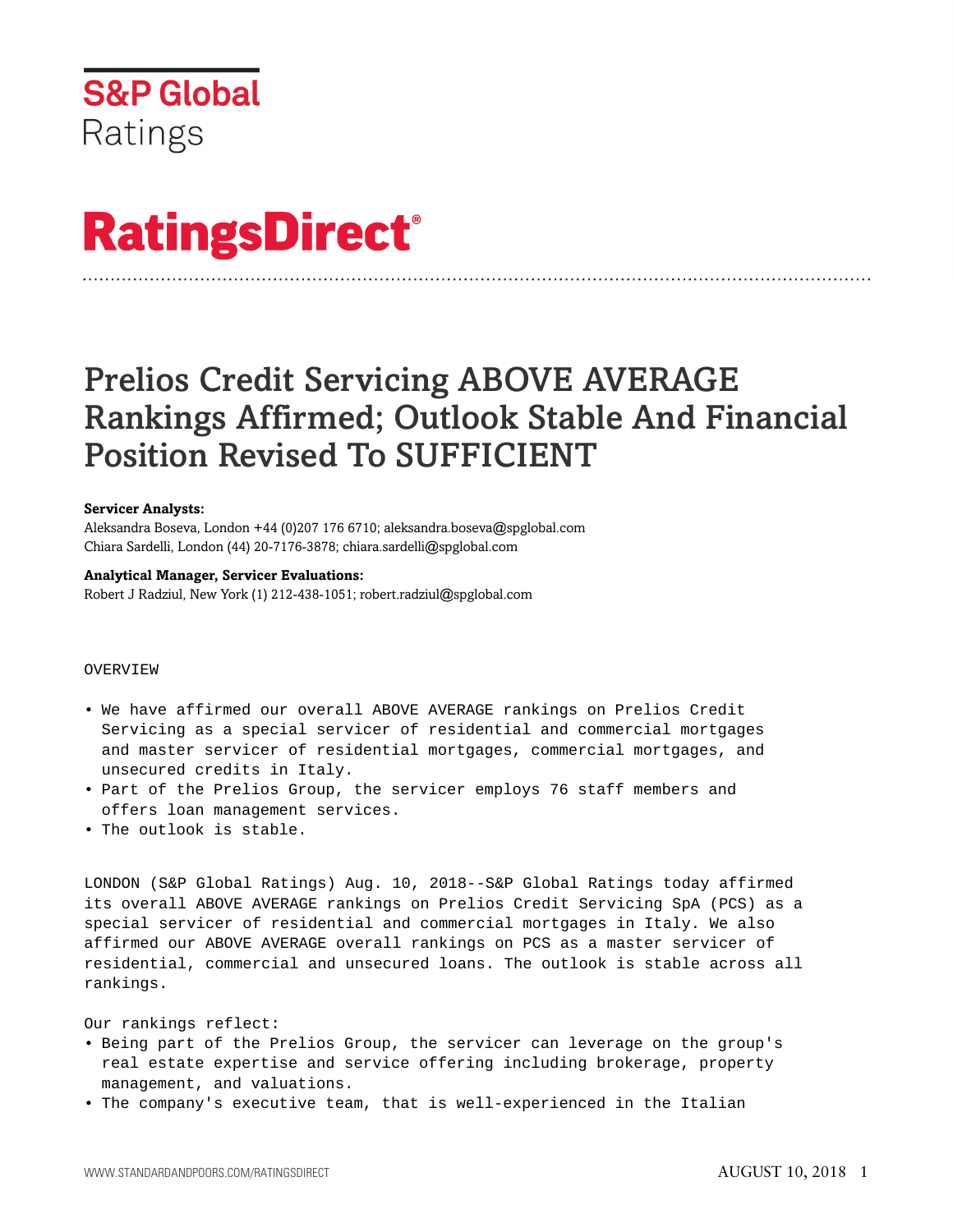*Prelios Credit Servicing ABOVE AVERAGE Rankings Affirmed; Outlook Stable And Financial Position Revised To SUFFICIENT*

servicing market.

- PCS' ability to deliver and absorb substantial business growth.
- The servicer's continuous focus on people management and staff retention.
- PCS' sound internal controls system, further enhanced by the introduction of a complaints handling tool, and subject to group oversight.
- The servicer's proprietary IT system, which is frequently updated and effectively supports the master and special servicing workflows and boarding activity.
- A team of internal and external loan managers, suitably sized to perform the special servicing activity.
- Appropriate subservicer monitoring controls, governing the master servicing activity.

#### OUTLOOK

The outlook is stable. The servicer's servicing operations are supported by an experienced leadership team and reliable IT platform. In addition, PCS demonstrated its ability to attract new business and is currently building its track record in managing an expanded special and master servicing portfolio.

Since our prior review (see "Servicer Evaluation: Prelios Credit Servicing SpA,

- " published on March 31, 2017), PCS has reported the following key changes:
- Prelios Group, the parent company of PCS, was acquired by Davidson Kempner, an American investment management firm.
- In the first half of 2018, PCS significantly increased its master and special servicing portfolios under management, including several new GACS transactions.
- PCS reorganized the structure of its special servicing department and expanded its team of external loan managers, in line with its business growth.
- The servicer increased the size of its business development department and established a network of external professionals that support its due diligence and boarding activity.
- The servicer implemented a group training academy and rolled out smart working.
- PCS was subject to Bank of Italy's inspection, which did not result in any sanctions against the company.
- The servicer enhanced the application that tracks loan managers' performance.

#### FINANCIAL POSITION

We have revised the servicer's financial position to SUFFICIENT from INSUFFICIENT.

#### RELATED CRITERIA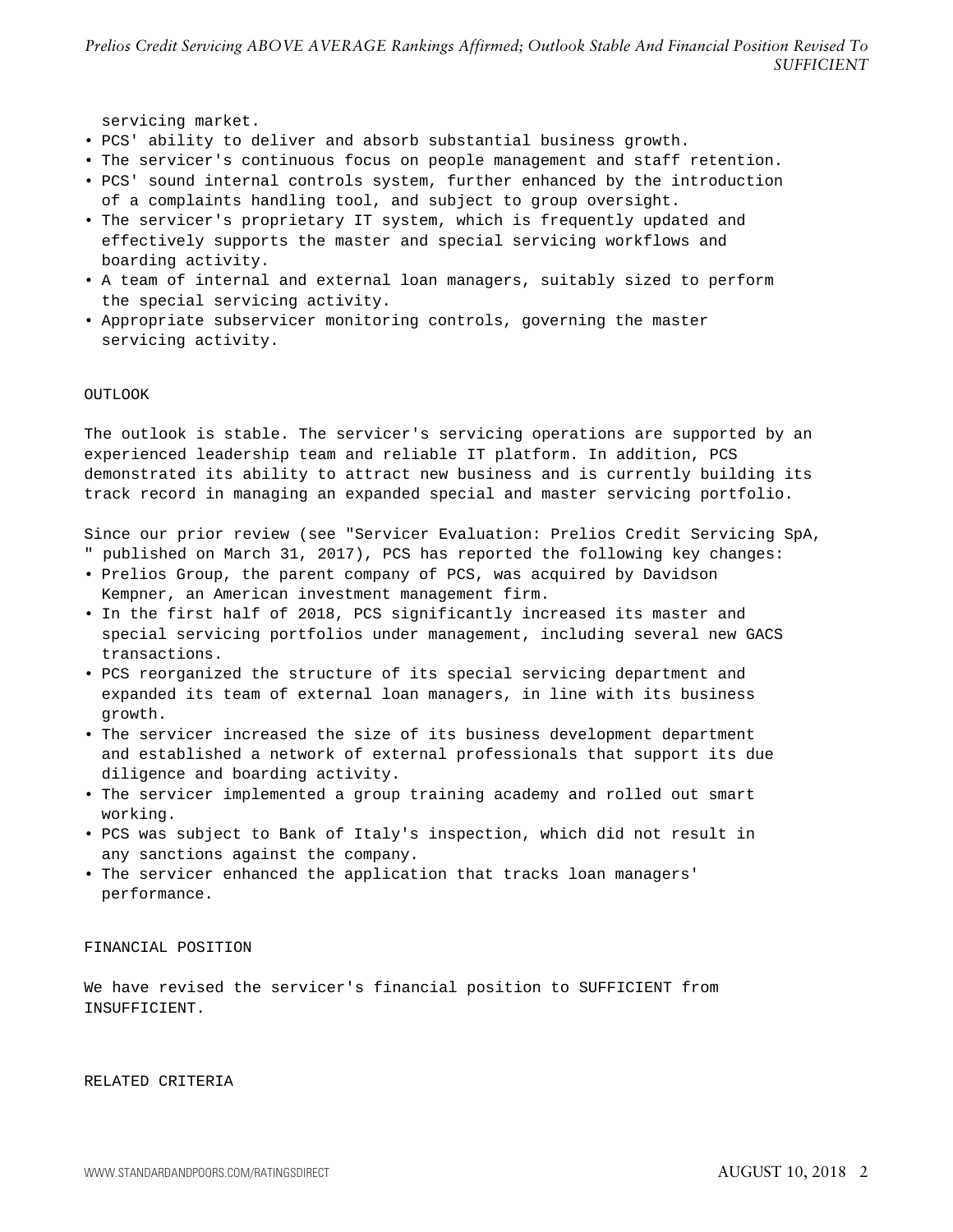- Criteria Structured Finance Servicer Evaluations: Revised Criteria For Including RMBS, CMBS, And ABS Servicers On Standard & Poor's Select Servicer List, April 16, 2009
- Criteria Structured Finance Servicer Evaluations: Servicer Evaluation Ranking Criteria: U.S., Sept. 21, 2004

# RELATED RESEARCH

- Select Servicer List, June 18, 2018
- Servicer Evaluation: Prelios Credit Servicing SpA, March 31, 2017